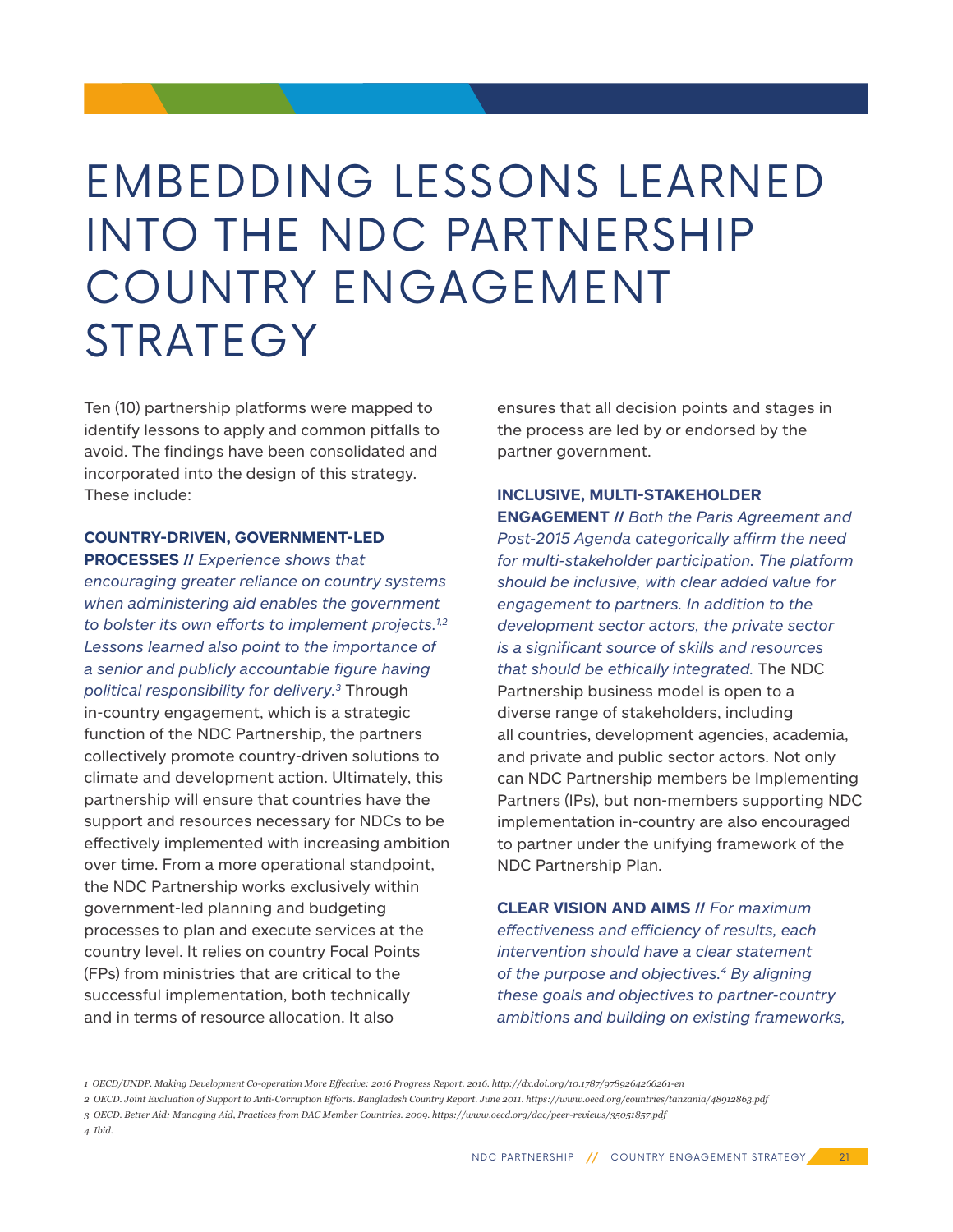*Development Partners (DPs), and IPs can reduce the transaction costs of managing aid.* The NDC Partnership's work is guided by a mission statement, goals and objectives, and guiding principles. A Theory of Change (TOC) articulates how the various pieces fit together to bring about desired changes. The country-specific Partnership Plan articulates how the partners will work together to deliver the expected outputs, in response to documented needs and specific requests for assistance made by the country to the Support Unit (SU) of the Partnership. The TOC is currently being piloted, with the aim of adjusting it based on realities; and the Partnership Plans will be revisited and updated annually to reflect the dynamic, ever-changing nature of this work.

#### **UNIFYING FRAMEWORK AND STRUCTURE //**

*Characteristics of successful partnerships include a unifying platform with a common vision and objectives around which actors mobilize. A strong management structure is also needed to converge planning, monitoring, and production of outputs across divergent stakeholders.* While many partnership platforms exist to coordinate actors, the NDC Partnership takes a unique trajectory in that it convenes key in-country NDC actors to develop a holistic, country-wide Partnership Plan, reflecting the objectives and services of the Partnership, as agreed by the government. Unified under shared objectives and brought together to deliver services in a harmonized manner, IPs are well-positioned to leverage and complement initiatives with reduced transaction costs. In this same regard, the NDC Partnership supports member countries in aligning climate change objectives with sustainable development measures and streamlining efforts of partners that work toward a sustainable and carbon-neutral future. The

nomination of a In-Country Facilitator(s) at the center of the country-level NDC Partnership structure also helps streamline inputs from a crowded donor landscape.

**INTEGRATION //** *Among the growing number of partnership platforms, there is a risk that development action will become fragmented between initiatives. A proper division of labor among DPs will reduce fragmentation as well as the number of partners a government must deal with while also ensuring that DPs are considering comparative advantages when evaluating where investment can be the most effective.5,6,7 In this regard, it is important to promote coherent action between diverse aspects of multilateral aid and to rationalize bilateral aid structures at country level.8,9* To address this challenge, the NDC Partnership brings significant innovation in coordinating assistance through Country Engagement, which — through its In-Country Facilitators, Knowledge Toolboxes, and Partnership Plans — has the potential to align stakeholders and initiatives within a single work plan. Furthermore, the In-Country Facilitator is explicitly charged with finding opportunities to leverage resources, foster synergies, ensure complementarity, and avoid duplication. As with most successful coordination strategies, the NDC Partnership recognizes that no two countries are the same, and there will be different gaps to fill in each country.

**PARTNERSHIP CULTURE //** *Building an effective partnership, both as a platform and a coordination mechanism, cultivates better alignment of partner visions. It requires fostering a cooperative culture, where diverse actors feel a sense of ownership and purpose.* Through vertical and horizontal channels for decisionmaking, communication, and reporting, the NDC

*5 Congressional Research Service. Foreign Aid: International Donor Coordination of Development Assistance. 2013. https://fas.org/sgp/crs/row/R41185.pdf 6 Ibid.*

- *7 Ibid.*
- *8 OECD. Better Aid: Managing Aid, Practices from DAC Member Countries. 2009. https://www.oecd.org/dac/peer-reviews/35051857.pdf 9 USAID. The Power Africa Roadmap. 2016.*